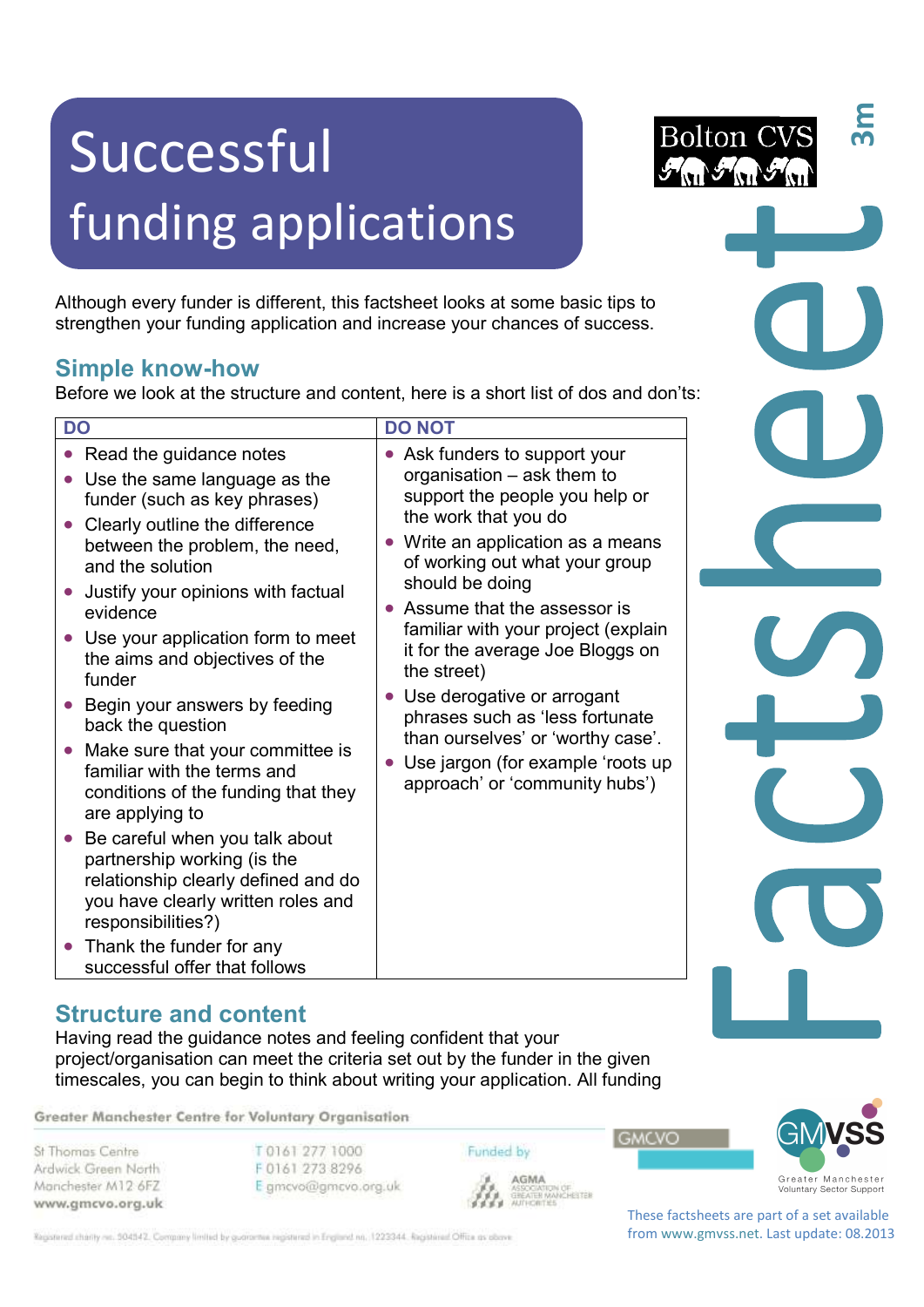# This factsheet is for guidance only - see terms of use, copyright and disclaimer on www.gmvss.net/terms

organisations, trusts and foundations have their own application process, each varying markedly in scale and complexity. It is important that you do your research and show your funder that you understand their priorities and that you can deliver their aims and objectives.

Here is a basic list of what to include in your application:

- **1. Profile summary** Offer a simple introduction to your organisation by explaining who you are and what you do; include details of your legal status (registered charity, company limited by guarantee etc), where you operate and who your organisation helps
- **2. Project summary** A summary of your project and any activities involved
- **3. The need for the project** Describe why the project is needed and who will benefit
- **4. The outcomes –** Describe all the changes and effects that will happen as a result of your work
- **5.** Monitoring and evaluation Describe how you will collect and record information and how this will be used to track progress. Also describe how you will review the project, looking at its overall value and effect (usually after it has been completed).
- **6. Project management –** Describe how the project will be managed and name the people who will be responsible for it
- **7. Financial summary –** A breakdown of the costs associated with running the project and why you need the money
- **8. Eligibility –** outline how you meet the funder's eligibility criteria

#### **Tips for your content**

- **Think of a punchy and positive title** for your project that puts across what you do, eg 'Bangla beats' (A music project with Bangladeshi young people).
- **Refer to your governing document** when introducing your organisations aim's and objectives
- **Build your credibility** Try to include any evidence that demonstrates your competence to run the project. What is your track record, what have been your major successes?
- **Be specific about the problem –** Make the problem concrete by explaining what it is simply, talking about the people (show that you are led by demand and are addressing a need) and using local research or statistics as evidence. Then ask the 'so what' question to outline any wider or long-term effects and to indicate the urgency and the case for immediate intervention. Show that the problem is solvable.
- Be specific about what you will do and how you will do it Groups often struggle to explain what will take place if they receive the funding in an

Greater Manchester Centre for Voluntary Organisation

St Thomas Centre Ardwick Green North Manchester M12 6FZ www.gmcvo.org.uk

T0161 277 1000 F0161 273 8296 E gmcvo@gmcvo.org.uk Funded by AGMA



**GMCVO** 

These factsheets are part of a set available from www.gmvss.net. Last update: 08.2013

## **Key Words**

**Beneficiaries** – the people that the project aims at supporting

**Budget** – breakdown of the costs of running your project

**Exit strategy** – a devised plan for what will happen to the project or activity after the grant ends

**Full cost recovery** – funding for all of the costs involved in running a project including a share of your overheads

**Match funding –** when you make a contribution towards funding. For example, if your total project costs £50,000, you might supply £10,000 from other sources

**Outcomes** – the changes and effects that happen as a result of your work

Registered charity no. 504542. Company limited by guarantee registered in England no. 1223344. Registered Office as obove